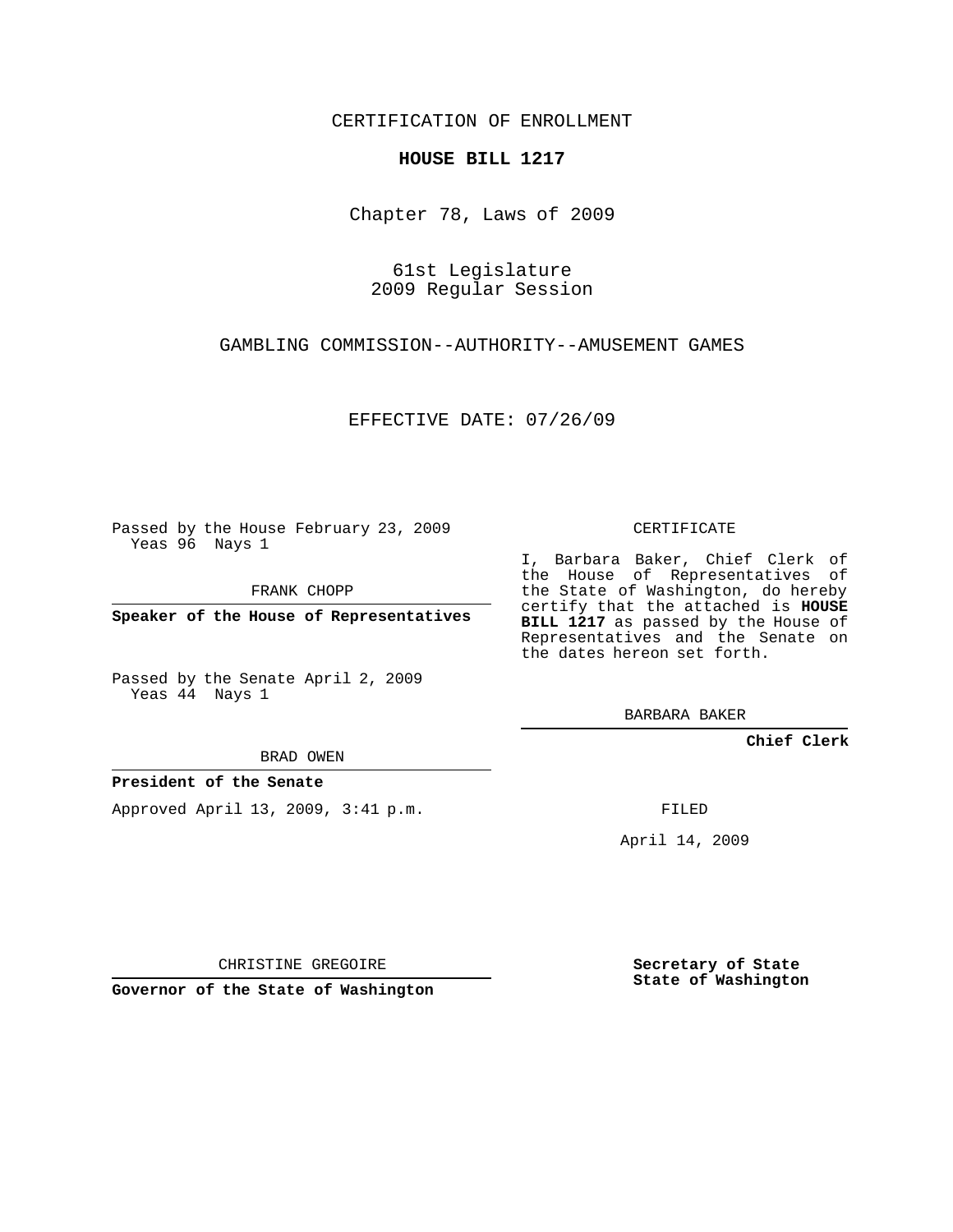## **HOUSE BILL 1217** \_\_\_\_\_\_\_\_\_\_\_\_\_\_\_\_\_\_\_\_\_\_\_\_\_\_\_\_\_\_\_\_\_\_\_\_\_\_\_\_\_\_\_\_\_

\_\_\_\_\_\_\_\_\_\_\_\_\_\_\_\_\_\_\_\_\_\_\_\_\_\_\_\_\_\_\_\_\_\_\_\_\_\_\_\_\_\_\_\_\_

Passed Legislature - 2009 Regular Session

## **State of Washington 61st Legislature 2009 Regular Session**

**By** Representatives Simpson, Alexander, Conway, and Wood; by request of Gambling Commission

Read first time 01/15/09. Referred to Committee on Commerce & Labor.

 AN ACT Relating to providing the gambling commission with authority to determine locations where amusement games may be conducted; and amending RCW 9.46.0331.

BE IT ENACTED BY THE LEGISLATURE OF THE STATE OF WASHINGTON:

 **Sec. 1.** RCW 9.46.0331 and 1991 c 287 s 1 are each amended to read as follows:

 The legislature hereby authorizes any person to conduct or operate amusement games when licensed and operated pursuant to the provisions of this chapter and rules and regulations adopted by the commission at such locations as the commission may authorize. The rules shall provide for at least the following:

 (1) Persons other than bona fide charitable or bona fide nonprofit organizations shall conduct amusement games only after obtaining a special amusement game license from the commission.

 (2) Amusement games may be conducted under such a license only as a part of, and upon the site of:

 (a) Any agricultural fair as authorized under chapter 15.76 or 36.37 RCW; or

(b) A civic center of a county, city, or town; or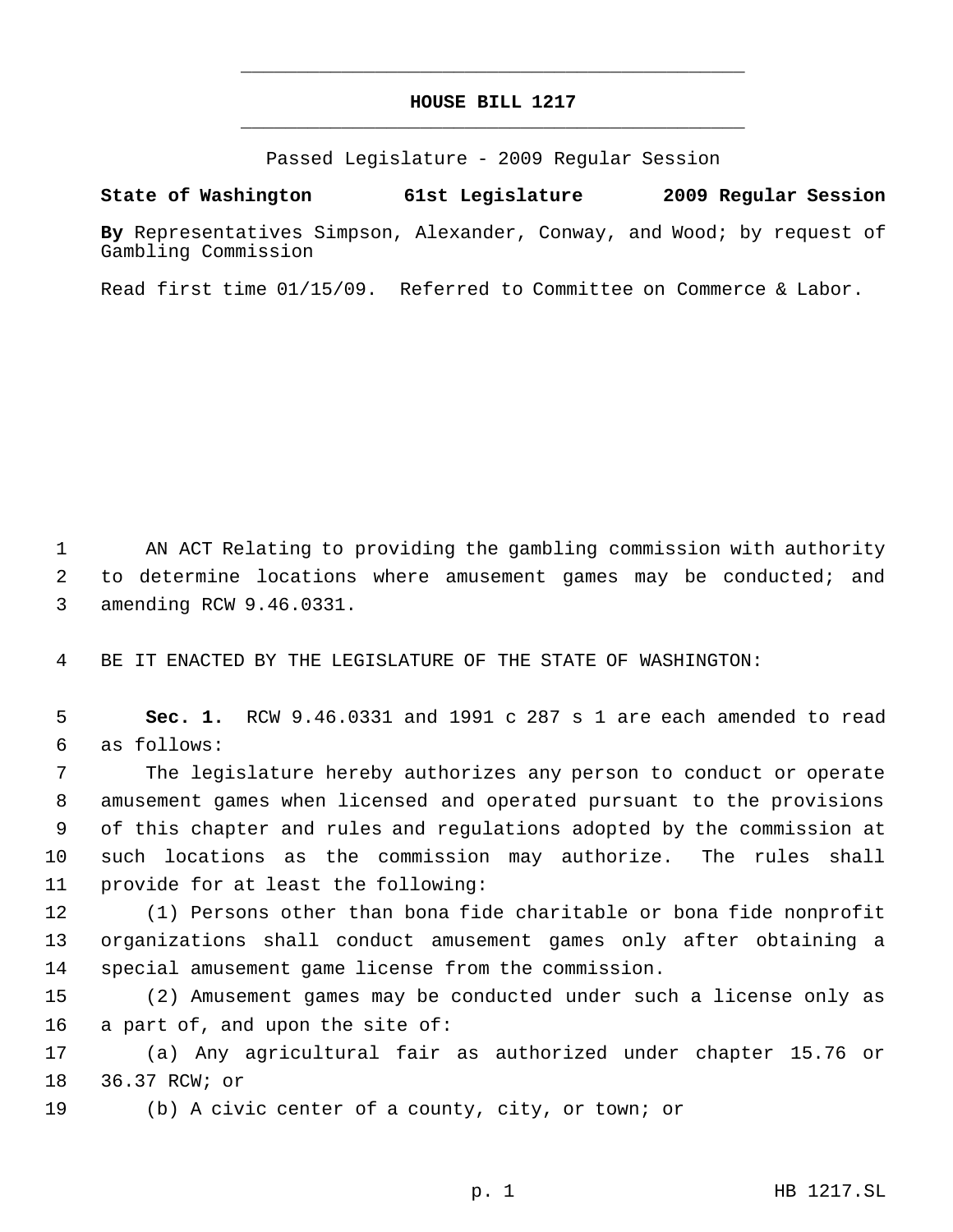(c) A world's fair or similar exposition that is approved by the bureau of international expositions at Paris, France; or

 (d) A community-wide civic festival held not more than once annually and sponsored or approved by the city, town, or county in which it is held; or

 (e) A commercial exposition organized and sponsored by an organization or association representing the retail sales and service operators conducting business in a shopping center or other commercial area developed and operated for retail sales and service, but only upon a parking lot or similar area located in said shopping center or commercial area for a period of no more than seventeen consecutive days 12 by any licensee during any calendar year; or

 (f) An amusement park. An amusement park is a group of activities, at a permanent location, to which people go to be entertained through a combination of various mechanical or aquatic rides, theatrical productions, motion picture, and/or slide show presentations with food and drink service. The amusement park must include at least five different mechanical, or aquatic rides, three additional activities, and the gross receipts must be primarily from these amusement activities; or

 (g) Within a regional shopping center. A regional shopping center is a shopping center developed and operated for retail sales and service by retail sales and service operators and consisting of more than six hundred thousand gross square feet not including parking areas. Amusement games conducted as a part of, and upon the site of, a regional shopping center shall not be subject to the prohibition on revenue sharing set forth in RCW 9.46.120(2); or

 (h) A location that possesses a valid license from the Washington 29 state liquor (( $\{content})$ ) control board and prohibits minors on their premises; or

 (i) Movie theaters, bowling alleys, miniature golf course facilities, and amusement centers. For the purposes of this section an amusement center shall be defined as a permanent location whose primary source of income is from the operation of ten or more amusement devices; or

 (j) Any business whose primary activity is to provide food service for on premises consumption and who offers family entertainment which